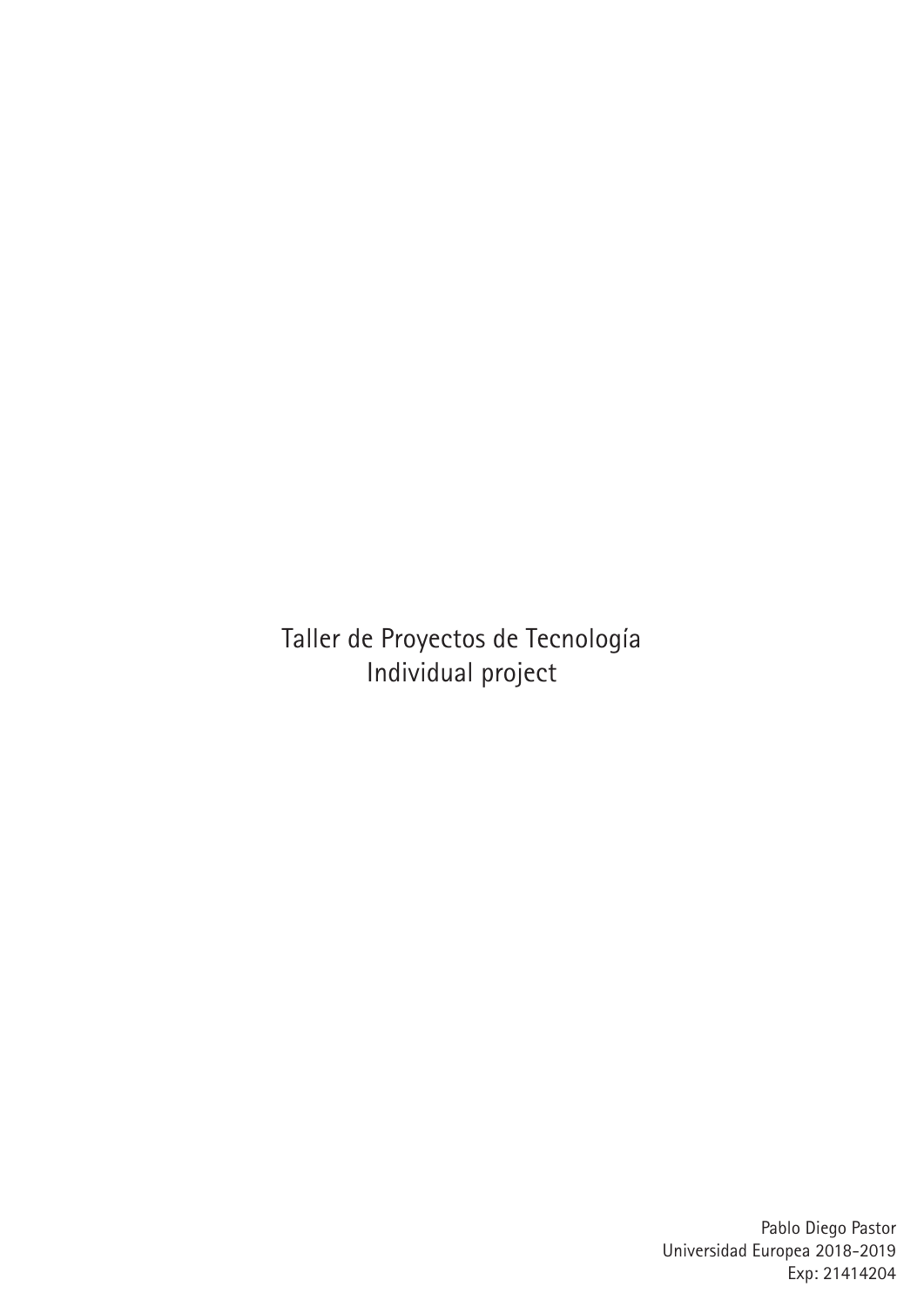# Goals & Global description:

The project of "The floating forest" arises from the need of the NGO "Apadrina un olivo", to have a headquarters, so we are looking for a headquarters that can serve both as an expository of the work they do, as an office in which to finally establish. This NGO is fundamentally looking to save the trees that are in unpopulated areas and that due to the negligence of the human being do not have the care they need and end up dying.

Spain is the country in the world that has more olive trees, and has almost the total representation of more than 1800 species of olive trees discovered today. Yet only 24 types of them are cultivated for oil. The province that has more olive trees is Jaen. Although olive trees can survive drought, it is highly recommended that they do not fall below 8 degrees centigrade, as it slows their growth. If the temperature drops below -7 degrees, the trees die.

The olive tree is a thousand-year-old tree, which rarely reaches 10 m in height and which has neither deep nor aggressive roots. When it reaches 5 years of age, it usually measures about 150 cm. Nature has always been threatened by human action, at first in total freedom, then he was protected in botanical gardens and greenhouses and finally the project raises the olive trees from the ground, as if it were a cloud.

Within this floating forest we find up to 80 species of olive trees. In which a similarity with mountain rivers and clouds is created through the project itself, the surrounding topography and the adjacent fountain. The project has a double ventilated facade of Etfe, with 4 sheets for each cushion in which between the first and second and the third and fourth is a gel that when activated with an electric current, changes the properties of the plastic facade and allows or not to enter the light as appropriate.

The space is divided into two zones, the headquarters of the NGO, which corresponds to a smaller space as it is still growing, and the northern and largest part which is a coworking space which can be rented,. The building has the versatility that if the NGO becomes much larger the second space can be annexed simply by moving the olive trees, which are suspended in gardens hanging from the main structure.

Summary of gross/net building area

-Basement: 950 m2 -Plan +7.60m: 340 m2 -Plan +10.90m: 1700 m2

Cost estimation:

URBANIZACIÓN Y OBRA CIVIL 3.512.146,11€ (21,59%) 2 MAQUINARIA Y MEDIOS AUXILIARES 298.019,40€ (1,83%) 3 EDIFICACIÓN 12.453.888,64€ (76,57%) TOTAL EJECUCIÓN MATERIAL 16.264.054,15€ TOTAL PRESUPUESTO GENERAL 25.583.357,17€ (Ejecución + G.G. + B.I. + IVA)

\*See Annex for full bill of quantities.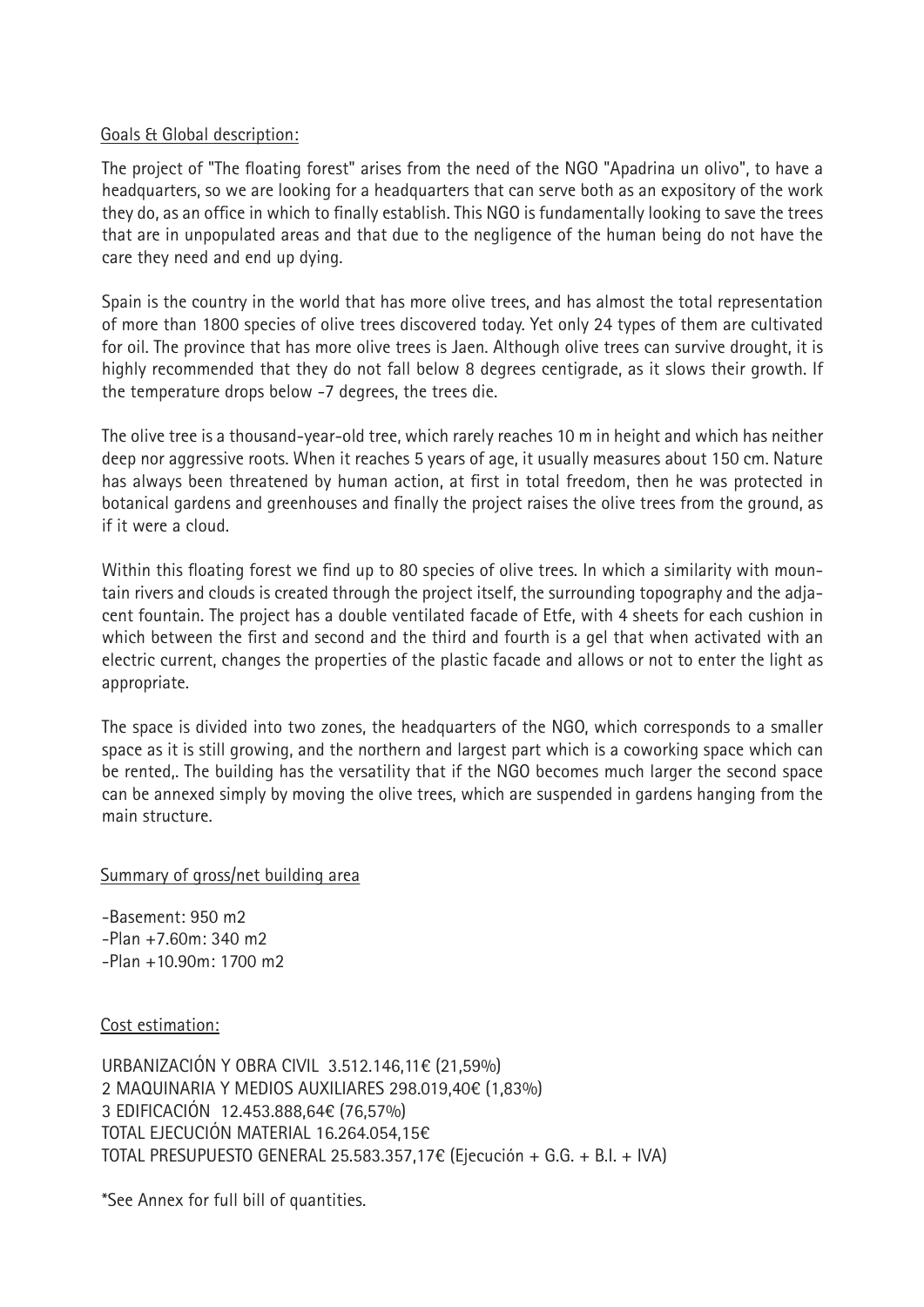# Envelope:

I have chosen a double ventilated facade made out of ETFE, because one of my main goals was to achieve a building with a cloud look like. The facade, is composed by 18500 ETFE cushions, with 4 layers each. This ETFE cushions are held by the carpentry attached to the main steel structure, that works as a mesh. The double skin facade separated 1 meter maximum from one to another, acts like a highly insulated greenhouse. This separation is due to locate the main mep ducts through the facade. Moreover, many lights are places inside this double skin and when they are turned on, they also heat this cavity. The warm air is either expelled towards the outside by the cushions that open or recovered for the air-conditioning of the building.

In orther to make it more efficient I have decided to spend more of the budget on placing a gel between the layers of the etfe cushions that allows when an electric current is applied to change its properties, allowing more or less solar radiation and light to enter the building.

Furtheremore I wanted a very transparent facade because 80 species of olive trees live inside the building and they need as much solar light as possible.

# Construction process:

The construction process of the building begins with the preparation of the land and subsequent excavation of the land on which it will be built. After that, the foundations are set out and the concrete is poured, afterwards the reinforcement of the footings is placed. After that the retaining wall (basement wall) and the concrete pillars are built. The ceiling of the basement is done by waffle slab with recoverable cassettes. Tie beams are constructed, joining the upper part of the concrete pilar with the upper part of the retaining wall, in order to wihstand the incline forces.

Later on, trucks come and fill the empty space that was done for the part of the building below the ground. Three cranes are mounted and pilars, beams and joist are placed, cranes bring the olive tree pots and hang them from beams and joist. The outter structure is constructed and scafolding placed surrounding the building so ETFe cushions can be set in place.

## Structural system:

The main structural system is a mesh of steel supported by pillars, resting on fotings and in the basement retaining wall. There are some incline pillars in order to brace the building and withstand wind forces. Incline pillars inside the mesh hold the upper part. Joist grab the mesh in the points where the middle curvature is located, helping the incline pillars to resist the forces and the mesh working as a dome from that point on. Predimensioning worked at the beggining but then a more precised software needed to be used because of the loads of the olive trees.

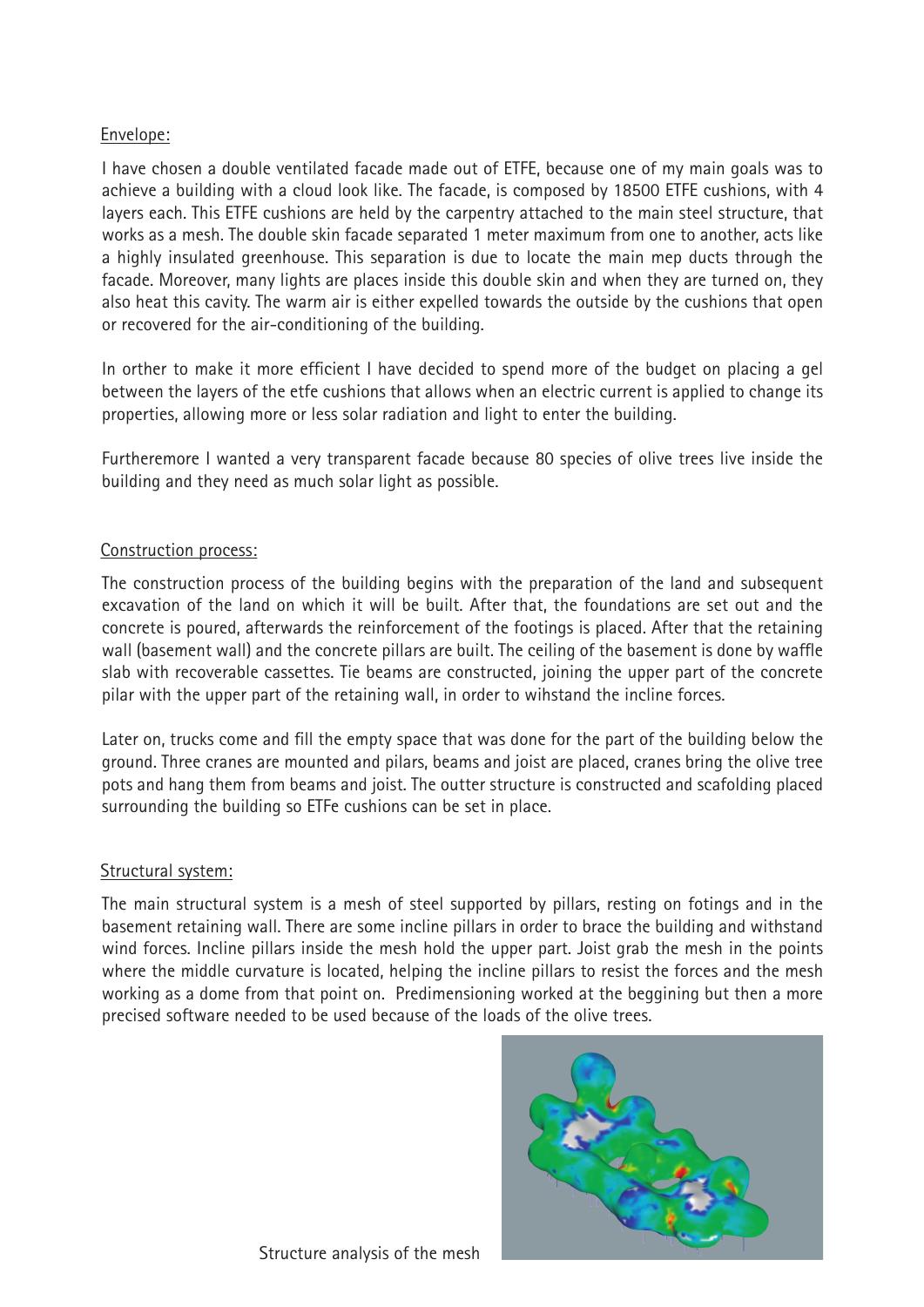## Energy design and performance:

| Etfe values: |                 | Transmittance | Solar factor: |
|--------------|-----------------|---------------|---------------|
|              | 2 layer cushion | 2.9 W/m2K     | $0.8 - 0.22$  |
|              | 3 layer cushion | 1.9 W/m2K     | $0.8 - 0.22$  |
|              | 4 layer cushion | 1.4 W/m2K     | $0.8 - 0.22$  |
|              |                 |               |               |

1. See Energy Analysis 1. the building complies with the energy regulation of Spain, but it is not very efficient, even though we are using the double facade of 4 layer cushion of Etfe each one.



2. However by adding an electric current to a gel that is placed between the first and second layers and the third and fourth layers, we can control the opacity of the material and therefore the solar factor. Cype does not allow us to calculate for different seasons, different types of facades, so the Figure 2 would be the one during winter months (Qh) with a big solar factor. (See Energy Analysis 2)

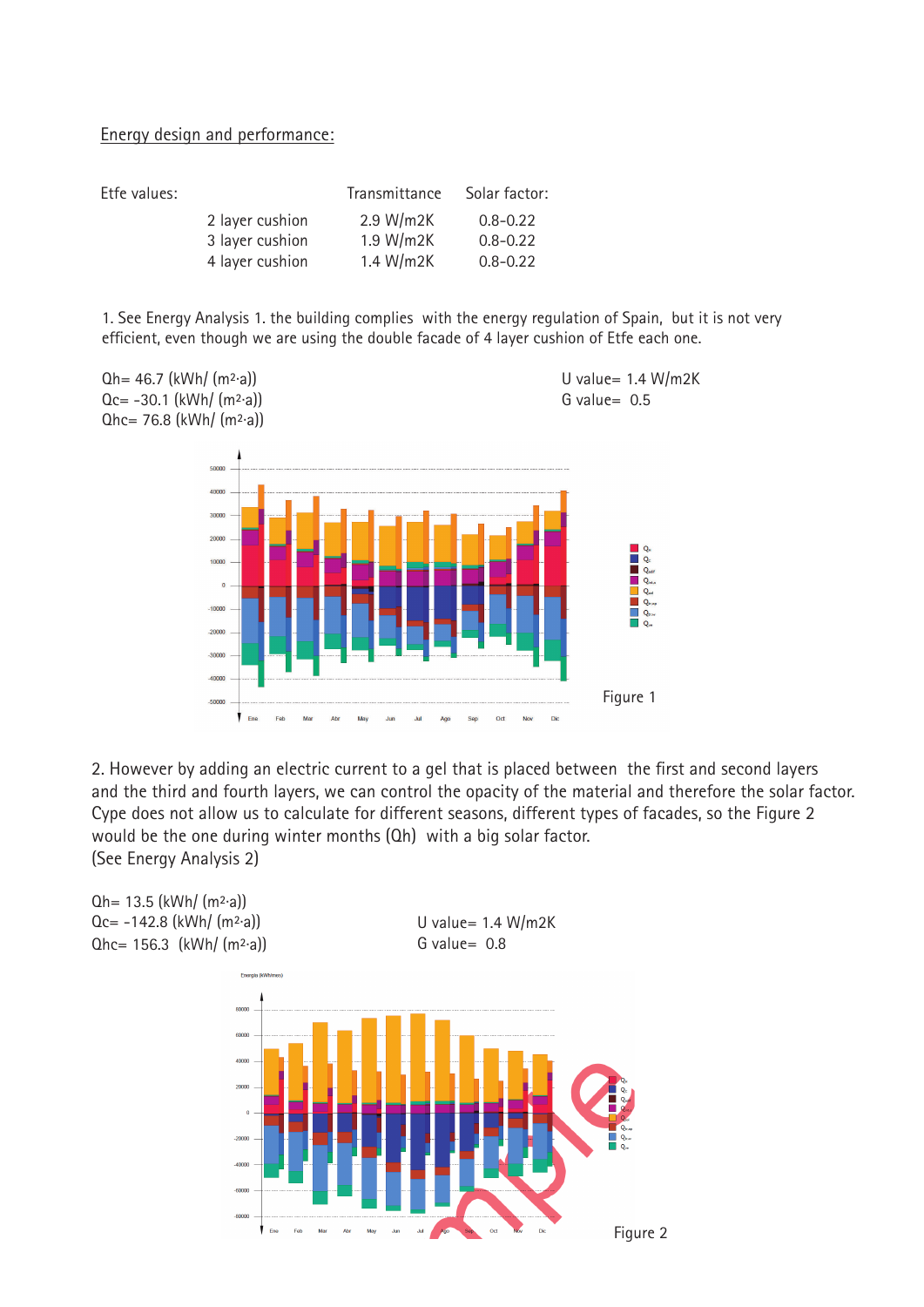3. Figure 3 would be the one during summer months, with a low solar factor when most of the skin would be translucent letting very little sunlight inside.



Some calculation, with the number of people that could be inside the building (office) we get the renovation of air per hour:

| g vent  | $3750$ I/s              |                         | $3.75 \, \text{m}$ 3/s | 4 velocidad |
|---------|-------------------------|-------------------------|------------------------|-------------|
| g vent  | $13500 \, \text{m}$ 3/h | $0.9375 \, \mathrm{m2}$ |                        |             |
| Volume  | 73138,05 m3             |                         |                        |             |
| Renov/h | 0,18458244              |                         |                        |             |

We need 59.86 m3/s in order to heat and cool down the building. (Our demand is 484KW). We Also get 3.75 m3/s from the exterior. If we have 6 Air treatment unit (UTA) and each one with 4 air conducts going to the building (each one 2.5 m3/s). The section of the conduct is 0.75x0.75 that is enough to go inside the facade. ( Air conducts go from the MEP room in the basement to the building by fake steel columns, and the air goes from the air conduct in the facade to the interior space by a special cushion with an air difusser.

| Air conditioning |                 |  |
|------------------|-----------------|--|
|                  |                 |  |
| 484 kw           | 416165 kcalh    |  |
|                  | 247717,262      |  |
|                  | 215514,018 m3/h |  |
|                  | 59,865005 m3/s  |  |

Lighting is designed to have 300 Lux in storage and circulation areas, and to have 500 lux in the confference and meeting rooms. Also 200 lux for the bathrooms are required.

To sum up the building is placed on the north south axis, so the south facade is the smallest, and good perfomance is achived with more investement for the ETFE with the gel that can change its properties.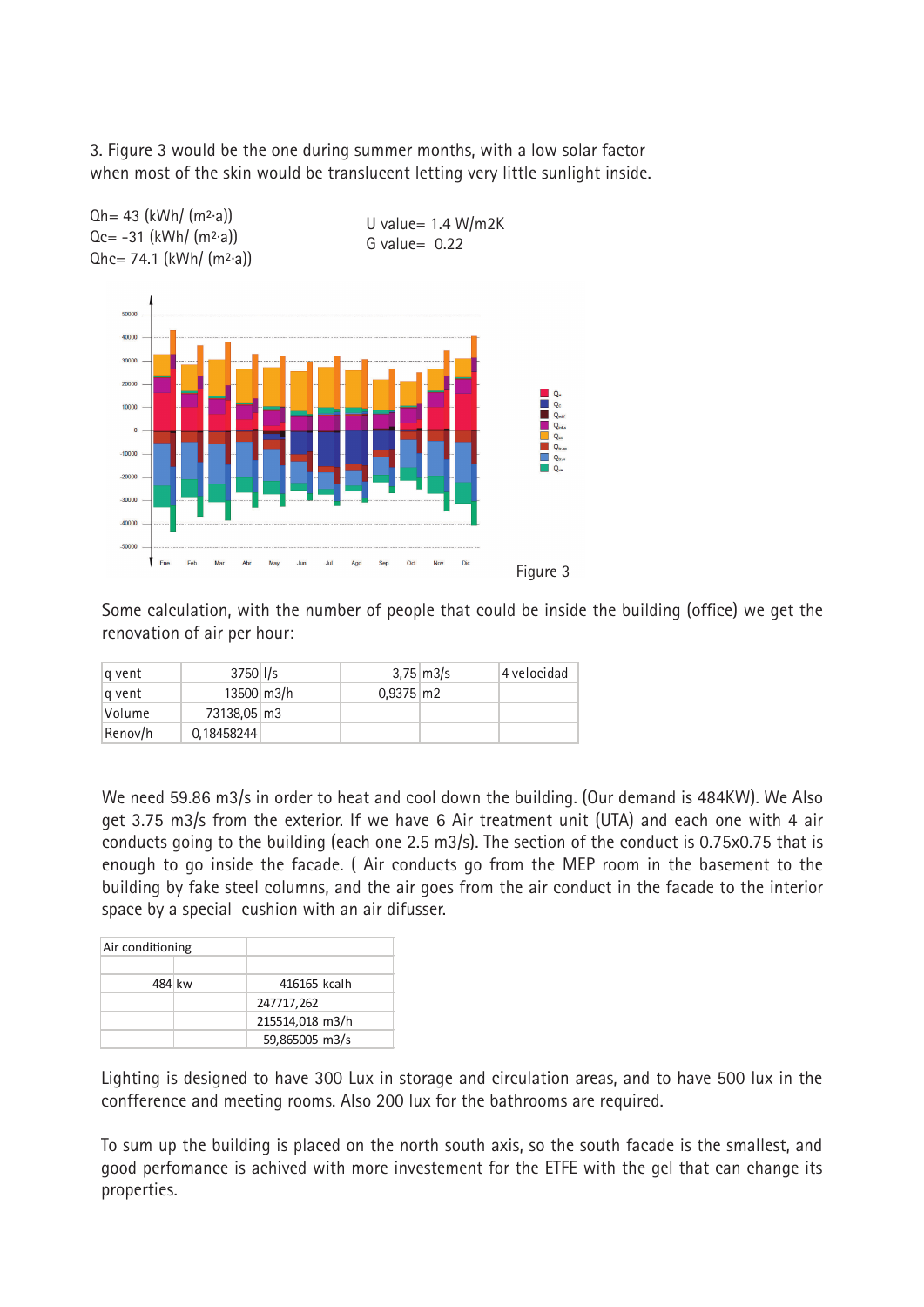## **Table of loads**

| Floor +7.40 m                                   | $\mathsf{g}\mathsf{k}$<br>kn/m2 | $\mathsf{q}\mathsf{k}$<br>kn/m2 | $gk + qk$<br>kn/m2 | Specific weight<br>m | Thickness<br>$\,$ m $\,$ | Surface weight<br>kn/m2 |
|-------------------------------------------------|---------------------------------|---------------------------------|--------------------|----------------------|--------------------------|-------------------------|
| Use load office building (category: B)          |                                 | 3                               |                    |                      |                          |                         |
| Steel structure                                 | 0,5                             |                                 |                    |                      |                          |                         |
| Composite slab, EUROPERFIL HAIRCOL 59, H = 10cm | 2.9                             |                                 |                    |                      |                          |                         |
| Inner partitions                                | $\mathbf{1}$                    |                                 |                    |                      |                          |                         |
| Ceramic flooring                                | 1,50                            |                                 |                    |                      |                          |                         |
| Total                                           | 5,9 kn/m2                       | 3 km/m2                         | 9,9 kn/m2          |                      |                          |                         |
|                                                 |                                 |                                 |                    |                      |                          |                         |
| $Floor + 10,9$ m                                | gk<br>kn/m2                     | qk<br>kn/m2                     | $gk + qk$<br>kn/m2 | Specific weight<br>m | Thickness<br>$\,$ m $\,$ | Surface weight<br>kn/m2 |
| Use load office building (category: B)          |                                 | 3                               |                    |                      |                          |                         |
| Steel structure                                 | 0,5                             |                                 |                    |                      |                          |                         |
| Steel pannel                                    | 0,15                            |                                 |                    |                      |                          |                         |
| Lightweight soil                                |                                 |                                 |                    | 6 km/m3              | 0.35                     | 2,1                     |
| Stone pavement                                  | 2,50                            |                                 |                    |                      |                          |                         |
| Total                                           | 5,25 kn/m2                      | 3 km/m2                         | 9,25 kn/m2         |                      |                          |                         |
| Olive trees                                     | $\mathsf{g}\mathsf{k}$<br>kn/m2 | $\mathsf{q}\mathsf{k}$<br>kn/m2 | $gk + qk$<br>kn/m2 | Specific weight<br>m | Thickness<br>${\sf m}$   | Surface weight<br>kn/m2 |
| Olive trees                                     | $\overline{7}$                  |                                 |                    |                      |                          |                         |
| Lightweight soil (Pots)                         |                                 |                                 |                    | 6 km/m3              | 1.5                      | 9                       |
|                                                 |                                 |                                 |                    |                      |                          |                         |
| Total                                           | 16 kn/m2                        |                                 | 16 kn/m2           |                      |                          |                         |
|                                                 |                                 |                                 |                    |                      |                          |                         |
| Floor +10,9 m & Olive trees                     | gk<br>kn/m2                     | qk<br>kn/m2                     | $gk + qk$<br>kn/m2 | Specific weight<br>m | Thickness<br>${\sf m}$   | Surface weight<br>kn/m2 |
| Use load office building (category: B)          |                                 | 3                               |                    |                      |                          |                         |
| Steel structure                                 | 0,5                             |                                 |                    |                      |                          |                         |
| Steel pannel                                    | 0,15                            |                                 |                    |                      |                          |                         |
| Lightweight soil                                |                                 |                                 |                    | 6 km/m3              | 0.35                     | 2,1                     |
| Stone pavement                                  | 2,50                            |                                 |                    |                      |                          |                         |
| Olive trees                                     | $\boldsymbol{7}$                |                                 |                    |                      |                          |                         |
| Lightweight soil (Pots)                         |                                 |                                 |                    | 6 km/m3              | 1.5                      | $\boldsymbol{9}$        |
| Total                                           | 21,25 kn/m2                     | 3 km/m2                         | 24,25 kn/m2        |                      |                          |                         |
| Perimeter wall                                  | gk<br>kn/m2                     | qk<br>kn/m2                     | $gk + qk$<br>kn/m2 |                      |                          |                         |
|                                                 |                                 |                                 |                    |                      |                          |                         |
| Steel structure                                 | 0,5                             |                                 |                    |                      |                          |                         |
| ETFE                                            | 0,03                            |                                 |                    |                      |                          |                         |
| Total                                           | 0,53kn/m2 -                     | ▸                               | $4m = 2,12$ kn/lm  |                      |                          |                         |
| Root                                            | gk<br>kn/m2                     | $\mathsf{q}\mathsf{k}$<br>kn/m2 | $gk + qk$<br>kn/m2 |                      |                          |                         |
| Steel structure                                 | $0.5\,$                         |                                 |                    |                      |                          |                         |
| ETFE                                            | 0,03                            |                                 |                    |                      |                          |                         |
| Snow load                                       | $0,\!5$                         |                                 |                    |                      |                          |                         |
|                                                 |                                 |                                 |                    |                      |                          |                         |
| Total                                           | 1,03kn/m2                       |                                 |                    |                      |                          |                         |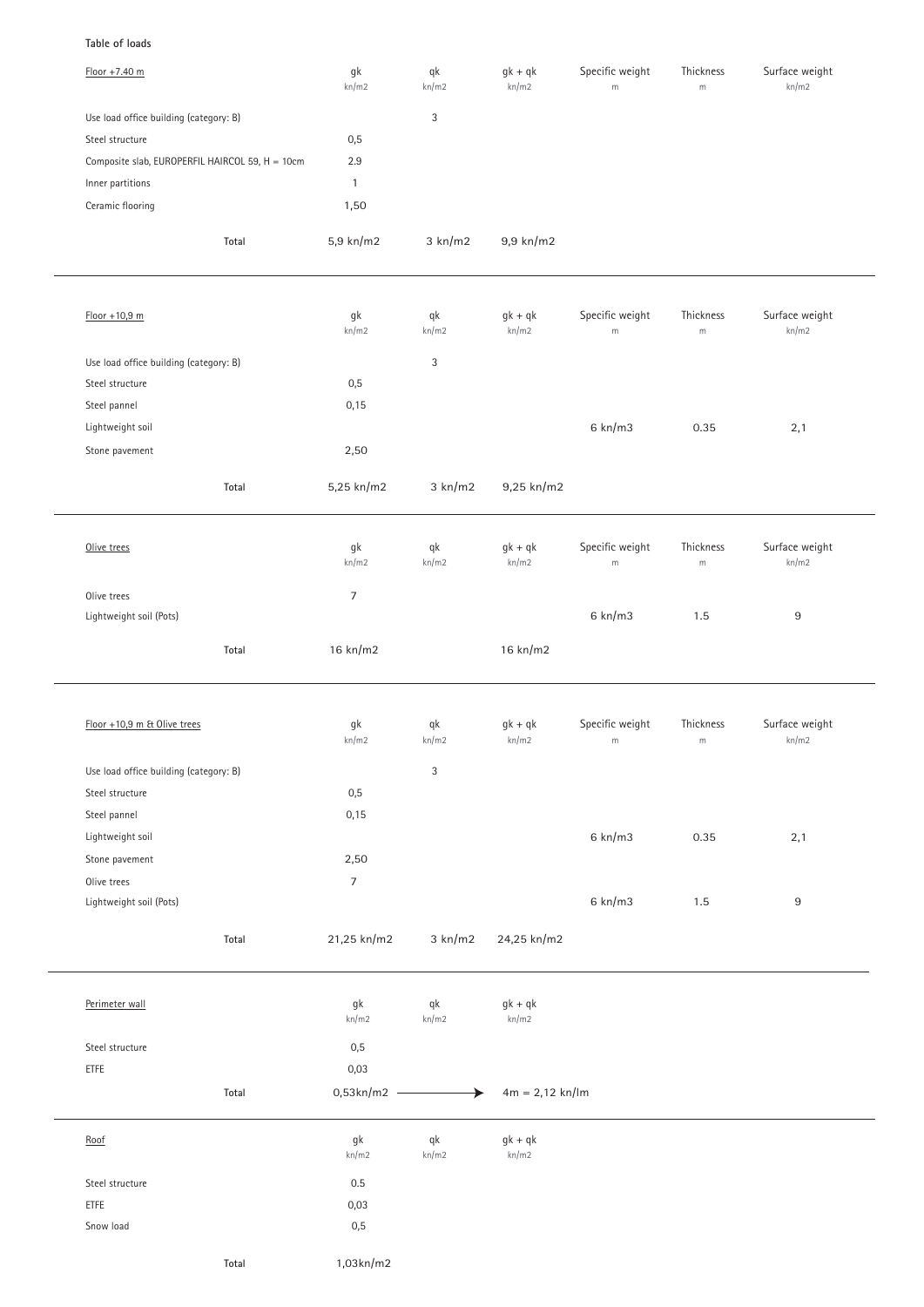## Tributary area calculation. Areas of floorplan +10.90

| P1 Area = $11.75$ m2  | $P18$ Area = 5.25m2   | $P35$ Area = 11.10 m2  |
|-----------------------|-----------------------|------------------------|
| P2 Area = $8.65$ m2   | P19 Area = $4.35$ m2  | P36 Area = $16.00$ m2  |
| P3 Area = $19.30$ m2  | P20 Area = $4.00$ m2  | $P37$ Area = 18.00 m2  |
| $P4$ Area = 20.10 m2  | P21 Area = $3.50$ m2  | P38 Area = $4.60$ m2   |
| $P5$ Area = 18.10 m2  | P22 Area = $4.00$ m2  | $P39$ Area = 7.00 m2   |
| $P6$ Area = 19.25 m2  | P23 Area = $11.00$ m2 | P40 Area = $7.50$ m2   |
| P7 Area = $9.60$ m2   | P24 Area = $7.25$ m2  | P41 Area = $6.20$ m2   |
| $P8$ Area = 8.45 m2   | P25 Area = $5.00$ m2  | P42 Area = $7.35$ m2   |
| P9 Area = $7.50$ m2   | P26 Area = $3.25$ m2  | P43 Area = $3.30$ m2   |
| P10 Area = $6.90$ m2  | P27 Area = $34.15$ m2 | $P44$ Area = 11.20 m2  |
| P11 Area = $16.75$ m2 | P28 Area = $23.50$ m2 | P45 Area = $10.00$ m2  |
| P12 Area = $15.10m2$  | P29 Area = $5.60$ m2  | $P46$ Area = 25.00 m2  |
| P13 Area = $9.15$ m2  | P30 Area = $5.75$ m2  | $P47$ Area = 4.15 m2   |
| P14 Area = $6.50$ m2  | P31 Area = $5.50$ m2  | P48 Area = $17.40$ m2  |
| P15 Area = $8.40$ m2  | $P32$ Area = 21.0 m2  | P49 Area = $14.80$ m2  |
| $P16$ Area = 5.90 m2  | $P33$ Area = 6.20 m2  | $P50$ Area = 8.30 m2   |
| P17 Area = $3.75$ m2  | P34 Area = $8.15$ m2  | P51 Area = $26.40$ m2  |
|                       |                       |                        |
|                       |                       |                        |
| P52 Area = $6.90$ m2  | $P69$ Area = 4.00 m2  | $P86$ Area = 11.10 m2  |
| $P53$ Area = 3.10 m2  | P70 Area = $23.15$ m2 | $P87$ Area = 10.10 m2  |
| $P54$ Area = 6.90 m2  | P71 Area = $10.15$ m2 | P88 Area = $13.50$ m2  |
| P55 Area = $13.60$ m2 | $P72$ Area = 4.45 m2  | P89 Area = $11.40$ m2  |
| P56 Area = $7.60$ m2  | $P73$ Area = 9.30 m2  | P90 Area = $13.55$ m2  |
| P57 Area = $4.40$ m2  | $P74$ Area = 9.15 m2  | P91 Area = $9.30$ m2   |
| P58 Area = $10.60$ m2 | $P75$ Area = 4.60 m2  | P92 Area = $12.05$ m2  |
| P59 Area = $9.30$ m2  | $P76$ Area = 11.05 m2 | P93 Area = $9.85$ m2   |
| P60 Area = $18.10$ m2 | $P77$ Area = 11.90 m2 | $P94$ Area = 21.00 m2  |
| P61 Area = $6.60$ m2  | P78 Area = $11.00$ m2 | P95 Area = $9.50$ m2   |
| $P62$ Area = 3.90 m2  | $P79$ Area = 6.10 m2  | P96 Area = $13.00$ m2  |
| P63 Area = $6.30$ m2  | P80 Area = $9.00$ m2  | P97 Area = $16.30$ m2  |
| $P64$ Area = 7.00 m2  | P81 Area = $9.65$ m2  | P98 Area = $8.75$ m2   |
| $P65$ Area = 11.00 m2 | P82 Area = $11.00$ m2 | P99 Area = $13.50$ m2  |
| $P66$ Area = 12.60 m2 | P83 Area = $12.00$ m2 | P100 Area = $11.40$ m2 |
| $P67$ Area = 8.25 m2  | $P84$ Area = 13.05 m2 | P101 Area = $11.05$ m2 |
| $P68$ Area = 5.20 m2  | $P85$ Area = 9.20 m2  | P102 Area = $11.85$ m2 |

#### P103 Area = 11.65 m2 P104 Area = 12.10 m2

## Tributary area calculation.Areas of floorplan +10.90

P122 Area = 25.20 m2 P123 Area = 20.50 m2 P124 Area = 23.60 m2 P125 Area = 21.50 m2 P126 Area = 17.50 m2 P127 Area = 21.00 m2 P128 Area = 16.50 m2

| P105 Area = $6.80$ m2  |
|------------------------|
| P106 Area = 6.80 m2    |
| P107 Area = 12.70 m2   |
| $P108$ Area = 12.40 m2 |
| $P109$ Area = 7.80 m2  |
| P110 Area = $7.80$ m2  |
| P111 Area = 20.70 m2   |
| $P112$ Area = 22.00 m2 |
| P113 Area = 20.35 m2   |
| $P114$ Area = 21.50 m2 |
| $P115$ Area = 6.15 m2  |
| P116 Area = 6.15 m2    |
| $P117$ Area = 11.55 m2 |
| P118 Area = 11.40 m2   |
| $P119$ Area = 6.95 m2  |
| P120 Area = 6.95 m2    |
| P121 Area = 19.85 m2   |

# Main structural elements used (analysed with Sap 200):

| Steel pillar<br>CHS 323.96 e=14.2mm     |
|-----------------------------------------|
| Steel beam<br>RHS 400x300 e=10mm        |
| Steel joist<br>RHS 250x150 e=10mm       |
| Steel Edge beam<br>RHS 400x400 e=12.5mm |



*CHS 323.9 1.502 7,00 7,00* 154,7 1 1 1 13,0 7,6 53,9 0,62 0,34 0,83 92,3 1,06 0,49 0,50 0,50 **1.968**